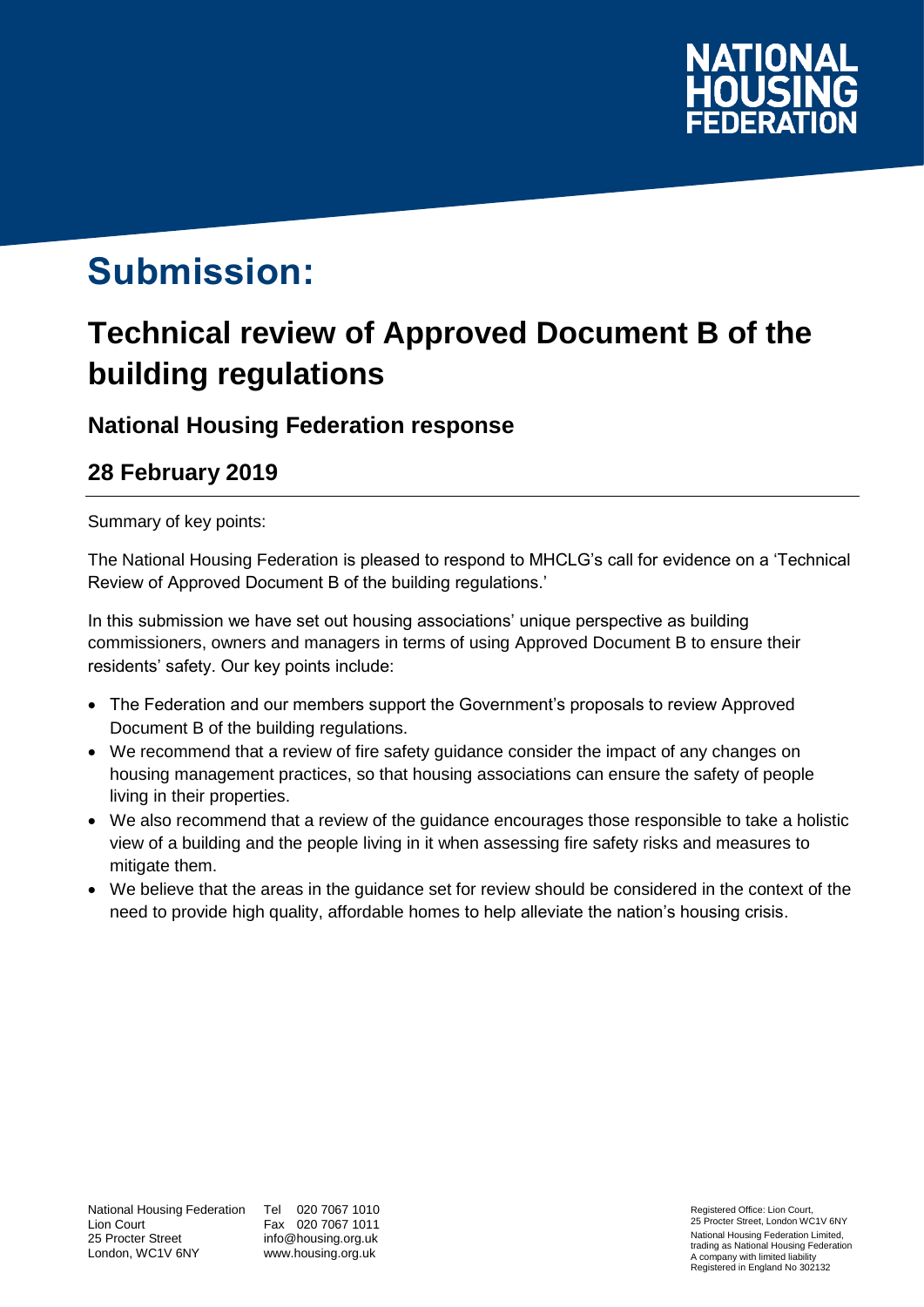

#### **Introduction**

The National Housing Federation is the representative body for housing associations in England. Our 900 members own and manage more than 2.6 million homes nationally, as well as providing vital care, support and community services. Housing associations are independent, not-for-profit organisations driven by their social purpose – to ensure everyone in the country has the opportunity to live in a quality home that they can afford.

Housing associations' first priority is providing safe and secure homes for their residents. The fire at Grenfell Tower touched the sector profoundly. As well as those organisations that are fixing building safety issues uncovered since the tragedy, the whole sector is considering its role and responsibilities in ensuring that an event like Grenfell can never happen again.

Our members have a unique perspective on building safety, using Approved Document B (ADB), as both commissioners and developers of new homes, as well as landlords to the people living in them. They place great importance on good housing management to ensure that their residents are not only safe in their homes, but can thrive as part of strong communities.

This response to the Government's technical review of Approved Document B of the building regulations draws on feedback we've had from our members, and is structured into five parts:

- 1. [The case for reviewing ADB](#page-2-0).
- 2. The [housing management perspective](#page-3-0) covering both general needs and supported housing.
- 3. Reviewing the ADB [in the context of housing affordability and availability.](#page-4-0)
- 4. [Other considerations](#page-6-0) covering specific areas planned for review, namely the scope of the fire safety guidance, fire suppression systems, and trigger heights and thresholds.
- 5. [Our conclusion.](#page-9-0)

At the end of each section, we have summarised our main response and recommendations.

We believe the fire at Grenfell Tower must act as a catalyst for transformative change across construction and building management. Housing associations are committed to working with residents, the Government and industry partners to support meaningful and long-term change in the safety and quality of their buildings.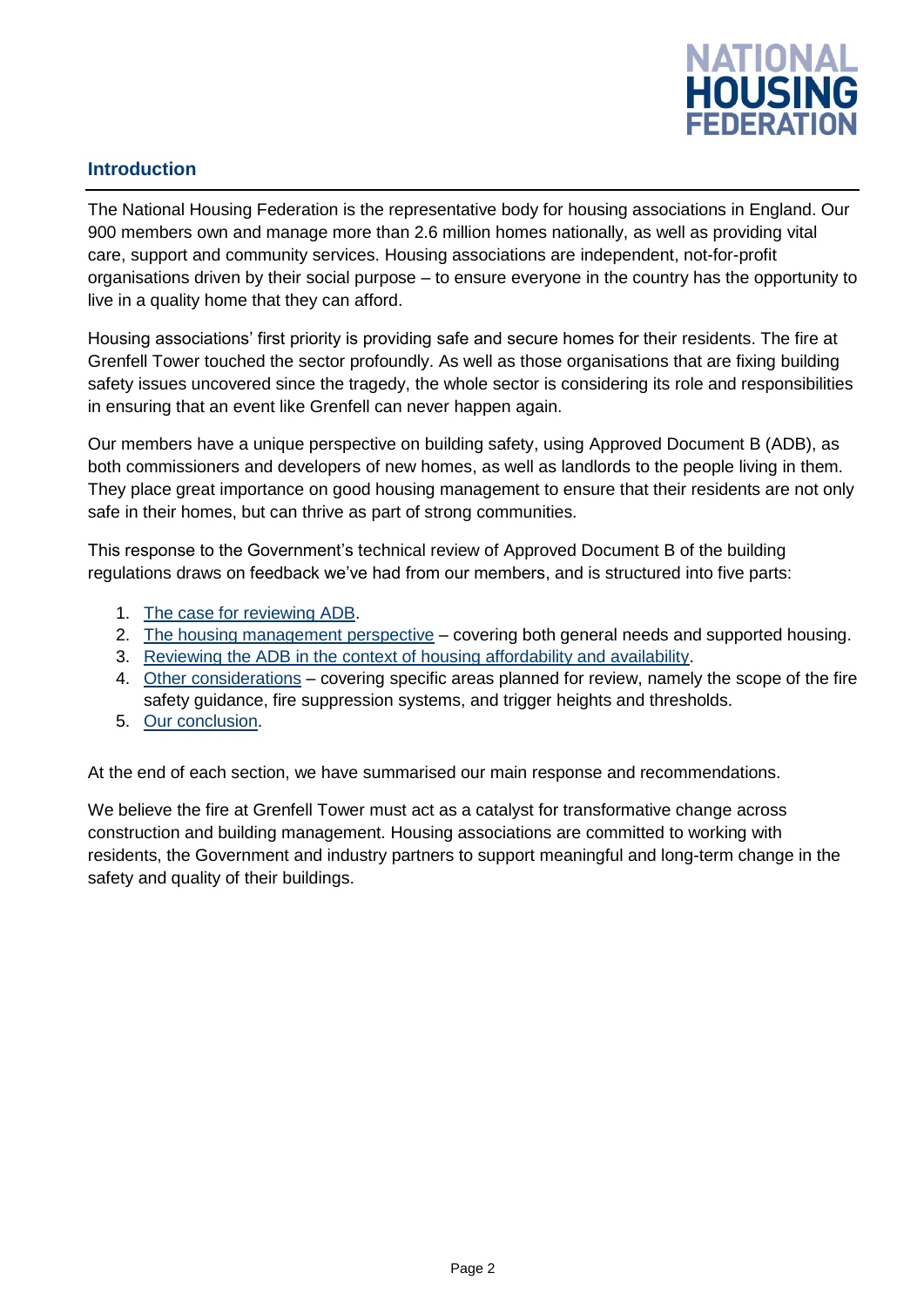

#### <span id="page-2-0"></span>**1. The case for reviewing ADB**

The Federation and our members support the Government's plans to review ADB of the building regulations. Dame Judith Hackitt's review of building regulations and fire safety demonstrated that the regulatory system was not fit for purpose, and a review of the legislation is fundamental to ensuring the safety of our residents.

#### **1.1 How housing associations use ADB**

Housing associations have a unique perspective, due to their parallel roles in commissioning and developing new homes, and managing them once occupied. They rely on ADB to provide guidance on fire safety throughout the lifecycle of buildings they commission, construct, own and manage. Housing associations that commission new homes will refer to ADB from the design stage to ensure buildings meet fire safety requirements in the way they are designed and constructed. Other housing associations will work with contractors to enforce requirements as buildings are constructed. In managing homes, housing associations will refer to ADB in executing their duties as landlords, ensuring a building meets fire safety requirements once occupied.

Our members report encountering ambiguity when using ADB, with many citing their interpretation of the guidance being incongruent with that of approved inspectors or Building Control teams when assessing the building's safety ahead of occupation. This ambiguity can undermine efforts to ensure safety, and can add time and cost to the process of bringing forward much needed new homes.

#### **1.2 Challenges facing our sector**

Since the fire at Grenfell Tower, housing associations have been assessing their high-rise and complex buildings, learning from the circumstances that led to the tragedy. This work has included identification and remediation of high-rise buildings clad in the same material as Grenfell Tower, as well as conducting in-depth risk assessments to identify any areas where fire safety has been compromised.

Through this process, some housing associations have discovered a range of breaches to their buildings' integrity, which severely compromise fire safety provisions – and are remediating these as a matter of urgency. These include poor quality, incorrectly installed or missing fire breaks, significant breaches to compartmentation, the use of unacceptable construction products, and deviation from buildings' original specifications.

The Independent Review of Building Regulations and Fire Safety correctly identified the need to improve industry competency as an essential future component of a more effective and robust approach to building safety. However, existing industry deficiencies, and the time and resource needed to get them to a reasonable standard, should not be underestimated. We therefore support the Government's intention to work with industry to review and prepare updated good practice guidance to achieve high quality installation of fire protection measures.

Overall, what these incidents demonstrate is that ADB does not currently provide sufficient clarity to those designing and constructing buildings to assure themselves that they have appropriately mitigated fire risk.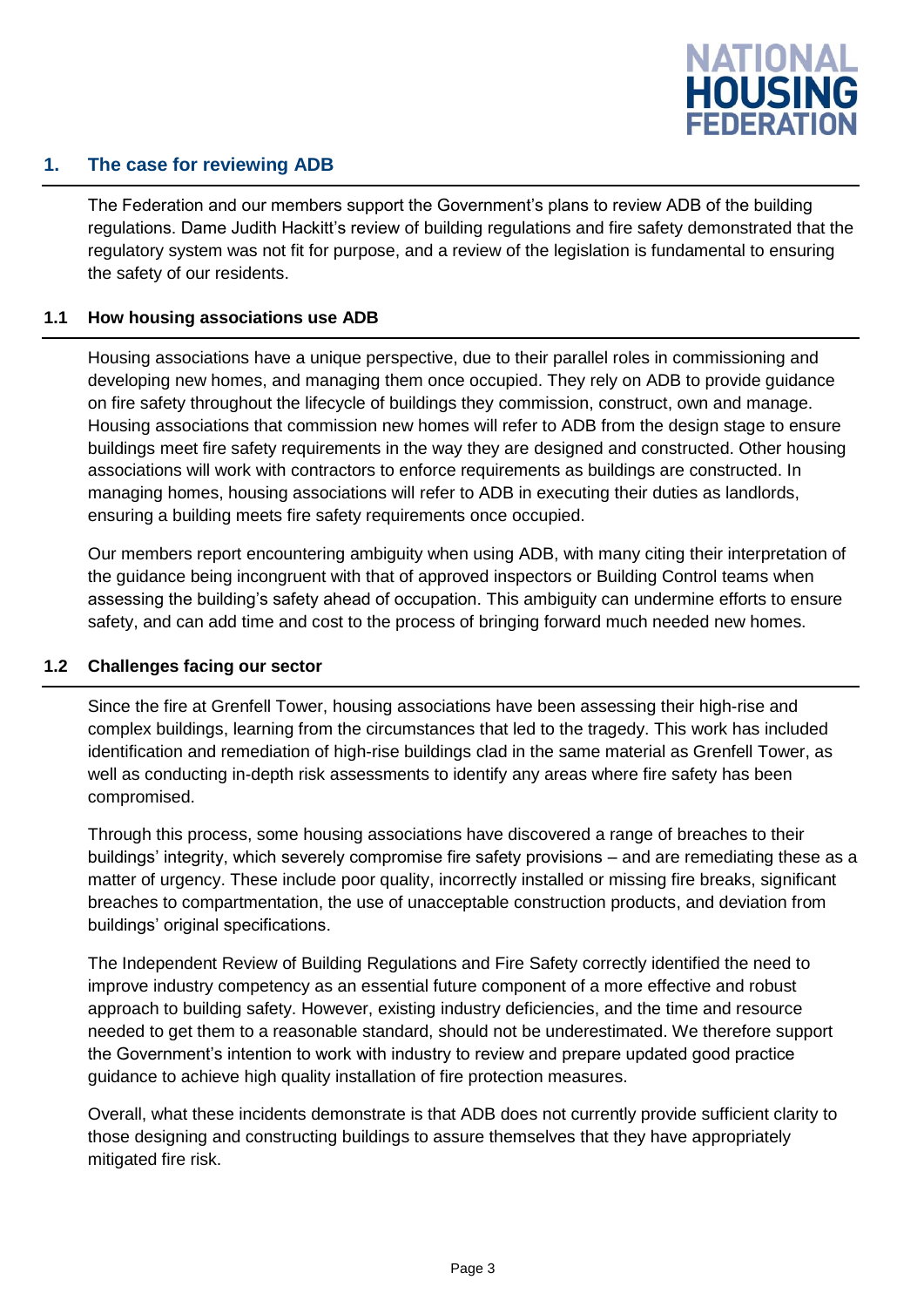

In the process of consulting our members on the Government's proposed review of ADB, many associations also highlighted the connection with requirements in other sections of the guidance. We therefore welcome the Government's plans to review the full range of building regulations guidance.

Housing associations welcome a review of ADB guidance, the outcome of which must be a clear and unambiguous guide to meeting fire safety requirements of the building regulations.

#### <span id="page-3-0"></span>**2. Reviewing fire safety guidance from a housing management perspective**

In their role as community landlords, housing associations have a wealth of experience in managing homes on a daily basis. They are uniquely positioned to offer insight and experience of the impact of fire safety requirements, and any changes to them, on the people who live in housing association homes. For the Federation and our members, keeping people safe in their homes is our greatest priority. However, we believe the review of fire safety guidance must be done with any implications for those same people in mind.

#### **2.1 Reviewing fire safety guidance related to people in supported housing**

Housing associations welcome the Government's intention to review ADB to ensure the safety of people with support needs. [Housing associations provide 135,288](https://assets.publishing.service.gov.uk/government/uploads/system/uploads/attachment_data/file/766713/SDR_Statistical_Release_2018_Full_v1.2.pdf) homes with support and a further [264,594 homes specifically](https://assets.publishing.service.gov.uk/government/uploads/system/uploads/attachment_data/file/766713/SDR_Statistical_Release_2018_Full_v1.2.pdf) for older people. Using their expertise as supported housing providers, housing associations have contributed to [guidance developed by the National Fire Chiefs Council](http://www.nationalfirechiefs.org.uk/write/MediaUploads/NFCC%20Guidance%20publications/NFCC_Specialised_Housing_Guidance_-_Copy.pdf) on ensuring fire safety in specialised housing.

As the Government's call to evidence describes, supported and specialised housing can represent different challenges when ensuring residents' safety compared to general needs housing. As well as the National Fire Chiefs Council's guidance on fire safety in specialised housing, other documents – namely the Fire Safety Order 2005 and Local Government Association (LGA) guidance on fire safety that the Government commissioned in 2010 – also provide guidance on ensuring the safety of people living in supported and specialised properties. We understand that there are discrepancies in these documents and a review of ADB in the context of people with support needs should also ensure that subsequent safety documents are reviewed.

We believe a review of ADB must be done in the context of the experience of residents and landlords working to keep buildings safe for people with support needs. As landlords, housing associations have experience of working to keep their residents with support needs safe, examples and challenges of which we can share. We also believe a review should consider the benefits of enabling people with support needs to live independently.

The Federation and our members agree that the fire safety guidance for supported and specialised housing should be reviewed, given the different fire safety challenges it presents in comparison to general needs housing.

#### **2.2 Reviewing fire safety guidance related to people living in general needs housing**

Housing associations provide homes to almost six million people, the majority of which are for people on lower incomes. As landlords, housing associations take steps to assure themselves that they have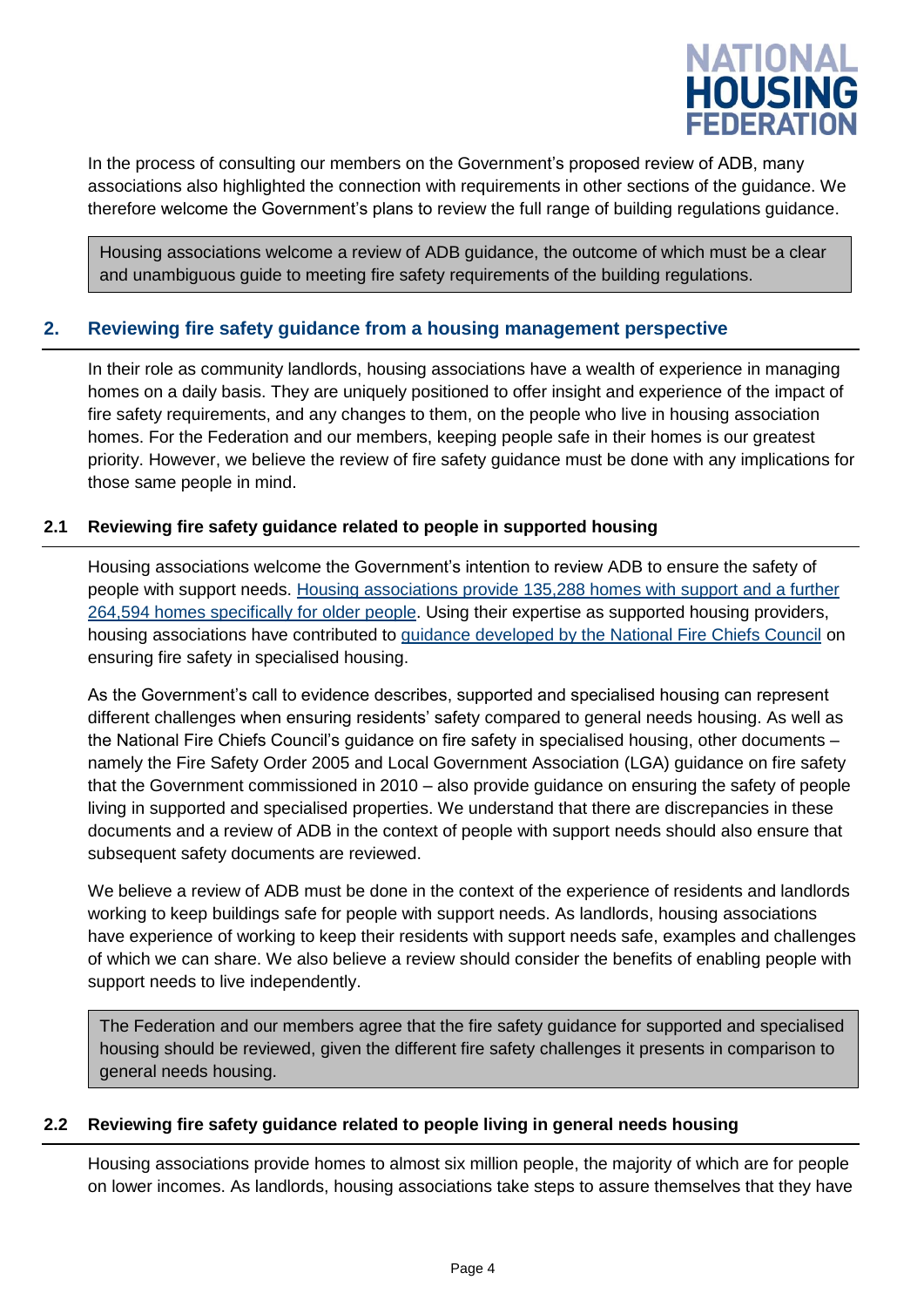

mitigated fire safety risks, including additional risks that might be present as a result of residents' reduced mobility and other vulnerabilities.

The Federation and our members support the Government's proposal to review ADB in the context of age. Housing associations are experienced in managing homes that house older people, providing [264,594 homes designed specifically for older people,](https://assets.publishing.service.gov.uk/government/uploads/system/uploads/attachment_data/file/766713/SDR_Statistical_Release_2018_Full_v1.2.pdf) and providing many more general needs homes that older people live in. We would argue that very young and older people are more likely to be affected by reduced mobility when a building is being evacuated, which the review may want to consider.

For many, the measures to support people with reduced mobility will include a stay-put evacuation policy, given the increased likelihood that older and very young people will require assistance to evacuate. However, a stay-put policy is predicated on fire compartmentation measures and other layers of fire protection working appropriately. Given the extent of poorly fitted, missing and incorrectly installed fire stopping and compartmentation provision uncovered by our members, the sense that these measures are working appropriately has been severely undermined.

So that those accountable can meet their responsibilities in ensuring residents' safety, we support a future regulatory system that takes a holistic approach to a building, accounting for the daily demands of occupancy, the people living in a building, and the layers of fire protection included in the design.

The Government has also proposed to review the means of escape for people living in general needs housing, to inform the continuation of stay-put evacuation policies. As landlords, housing associations report a mixed response to stay-put policies among residents since the fire at Grenfell Tower and a review of this policy must factor in the role played by human behaviour.

Housing associations have placed huge importance on engaging their residents on fire safety, ensuring that they understand evacuation policies, as well as the responsibilities they have to keep themselves and others safe. Many have found that this approach has reassured residents to continue adopting the stay-put policy, whereas others still, understandably, encounter fear among their residents. On the basis that there are risks attached to evacuating large numbers of people from buildings, we agree that the fire safety guidance relating to means of escape should be reviewed.

The Federation and our members agree that ADB should be reviewed in the context of age distribution, and that the guidance on means of escape from blocks of flats should also be reviewed.

#### <span id="page-4-0"></span>**3. Reviewing fire safety guidance in the context of housing affordability and availability**

To meet current and future housing demand, [we need to be building 340,000 homes every year until](http://www.cchpr.landecon.cam.ac.uk/Downloads/HousingDemandNeed_TCPA2013.pdf)  [2031.](http://www.cchpr.landecon.cam.ac.uk/Downloads/HousingDemandNeed_TCPA2013.pdf) Of these, two fifths must be affordable, to meet the need for homes available below market rates. Specifically, each year the country needs to be building [90,000 homes for social rent, 30,000](http://www.cchpr.landecon.cam.ac.uk/Downloads/HousingDemandNeed_TCPA2013.pdf)  [homes for intermediate affordable rent and 25,000 shared ownership homes.](http://www.cchpr.landecon.cam.ac.uk/Downloads/HousingDemandNeed_TCPA2013.pdf) However, in 2017/18 [just 195,290 homes were built,](https://assets.publishing.service.gov.uk/government/uploads/system/uploads/attachment_data/file/756430/Housing_Supply_England_2017-18.pdf) of which [just 24% were affordable.](https://assets.publishing.service.gov.uk/government/uploads/system/uploads/attachment_data/file/758389/Affordable_Housing_Supply_2017-18.pdf)

In its call for evidence, the Government states that it does not want to place unnecessary burdens on supported housing providers that would adversely affect the supply of such housing. The Federation welcomes this statement, as there are already challenges in providing this type of much needed housing, as well as significant benefits to the individual and the taxpayer in ensuring people who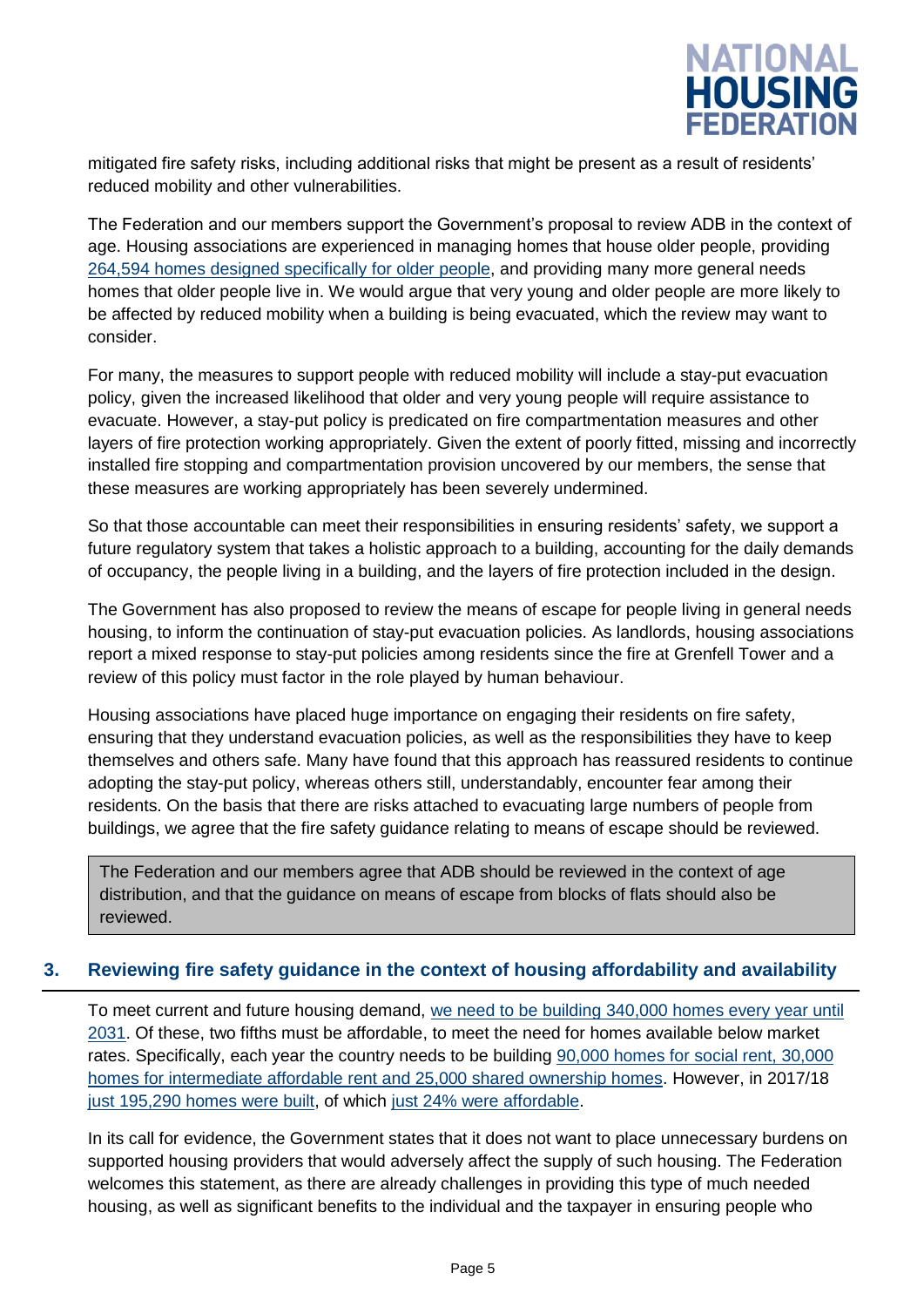

otherwise couldn't live independently can live in supported housing. In 2015/16, more than 114,000 working age people needed supported housing, but there were fewer than 97,500 places – [a shortfall](http://s3-eu-west-1.amazonaws.com/pub.housing.org.uk/Sitra_Strengthening_the_Case_for_Supported_Housing_(2017)_Full_Report.pdf)  [of 16,692.](http://s3-eu-west-1.amazonaws.com/pub.housing.org.uk/Sitra_Strengthening_the_Case_for_Supported_Housing_(2017)_Full_Report.pdf) The cost to the taxpayer of failing to meet this shortfall is [estimated to be £361m](http://s3-eu-west-1.amazonaws.com/pub.housing.org.uk/Sitra_Strengthening_the_Case_for_Supported_Housing_(2017)_Full_Report.pdf) for that year alone.

While a review of fire safety guidance must not purely be determined by the subsequent costs of implementing new requirements, it must also not be done without taking into account the potential impact on the future affordability of new homes, and the additional challenges in providing supported accommodation that the Government acknowledges.

#### **3.1 Reviewing guidance in the context of funding for supported housing**

To keep providing supported accommodation, housing associations need long-term confidence in revenue funding in order to invest in new and existing supported housing schemes, which tend to be more expensive to build and maintain than general needs housing. A review of the ADB would need to account for this, as well as the cost of staffing levels and capacity to deal with large-scale evacuations if needed. Supported housing is funded by a mix of residents' entitlement to benefits to pay rents and service charges, and local authority funding for care and support services. If fire safety requirements for supported housing were modified, both these revenue streams would need to accommodate additional costs.

#### **3.2 Reviewing guidance in the context of developing new homes**

Housing associations have an ambition to build 120,000 homes a year by 2031. This represents a significant uplift on the number of homes our sector currently builds, and would be a considerable contribution to satisfying current and future housing need. When assessing opportunities to build new homes, housing associations will carefully consider each opportunity for its merits in achieving their aims to build affordable homes, and to ensure the homes provided are actually affordable to the people they are intended for. The Government has proposed to review a number of areas of ADB, which, if amended, could affect the affordability and availability of affordable housing if the costs are expected to be picked up by building owners and their residents.

As responsible businesses – with obligations to deliver high-quality services to existing residents and meet regulatory requirements on value for the public money invested in them – housing associations will assess their involvement in new housing schemes in terms of financial viability. Each new housing scheme will be costed according to the number and tenure of homes it can deliver and a price paid for the land on that basis. A change to the requirements on a number of areas of the guidance set for review could result in additional costs to a new development, potentially reducing the number of affordable homes a site could contain if it is to remain financially viable.

Specifically, proposals to review the required space between buildings on a site could result in a reduction in the number of homes a site could feasibly contain. Similarly, a change to the heights at which enhanced fire safety provisions are required could also impact viability, as could the requirement for evacuation lifts or fire suppression systems. Any change would particularly affect those who have purchased sites that have accounted for existing fire safety requirements when assessing a site for development, as they may find that their planned housing schemes are no longer viable. The cost of such measures should be considered as part of the review and we have described these where we have them in the sections below.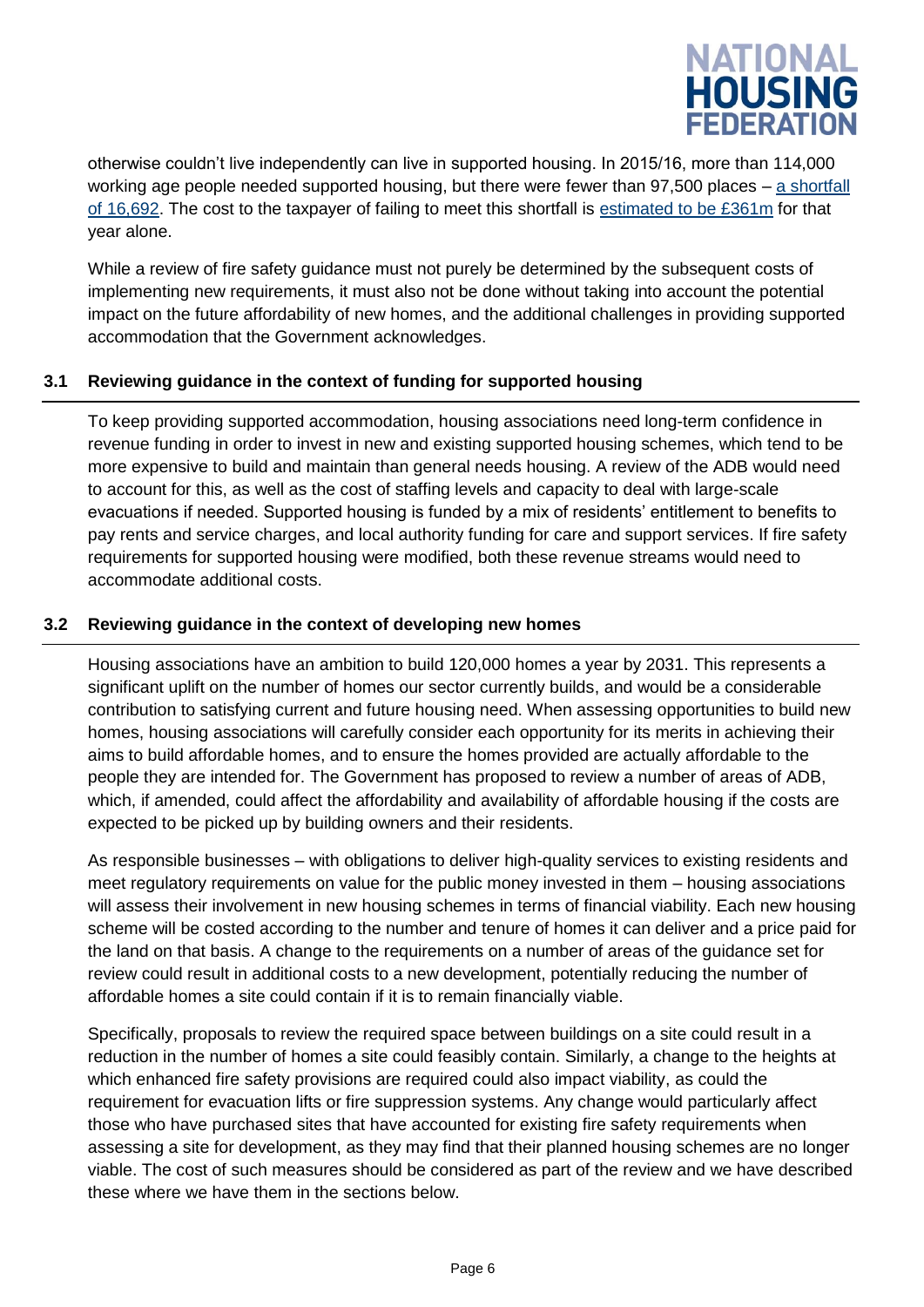

At the Federation, we're clear that the cost of ensuring safety must not be the principle consideration in designing a regulatory system that keeps people safe. We support the Government's proposals to review the guidance on the space separation requirements between buildings, the trigger heights and thresholds at which enhanced fire safety provisions are required, and the requirement for evacuation lifts. However, we also urge the Government in its review to consider how these additional measures could be funded, so as not to impact on the availability of much-needed affordable housing.

#### **3.3 Reviewing the guidance in the context of funding new requirements in new homes**

In addition to the potential impact on the availability of affordable homes, any changes to fire safety requirements could also impact housing affordability for those living in our homes – a particular concern for those of our residents who are in receipt of welfare payments. This is because fire safety provisions will need to be adequately maintained and repaired as appropriate to ensure they function correctly when needed, which requires additional resource.

For example, the call to evidence seeks views on plans to review requirements for evacuation lifts for people with mobility issues. We agree with the Government's proposal to review requirements for evacuation lifts as a means of escape in particular for people with mobility issues. And while costs should never be the principle concern when reviewing fire safety requirements, we believe these should be known at the outset to inform subsequent conversations about how new requirements are funded. We have received examples of the cost of installing evacuation lifts into a new development which stands at approximately £70,000–80,000, with a further £2,000 cost per year expected for maintenance throughout its roughly 25 year life.

The costs of these, and the management and maintenance of other fire safety provisions, are typically recovered through service charges. As we outline above, housing associations will assess a new development for its financial viability and ensuring affordability for the people eventually living in their homes will form part of this assessment. If the requirements for fire safety provisions change as a result of this review, there will be long term management costs to be accounted for. We therefore urge the Government to consider how these would be funded.

<span id="page-6-0"></span>We support the Government's plans to review the ADB in terms of the requirements for enhanced fire safety provisions. We urge the Government to consider how these would be funded to avoid impact on the affordability homes.

#### **3.4 Reviewing the guidance in the context of funding new requirements in existing homes**

Housing associations are integral to the provision of quality, affordable homes in England. In certain locations across the country many of these homes take the form of multi-occupancy high rise buildings, often as a result of large scale stock transfers from local authorities. The housing crisis affecting the nation means that these high rise buildings remain essential to meeting current and future need. There are however a number of financial and operational pressures which are beginning to challenge their ongoing viability as affordable housing assets. This must be recognised as it is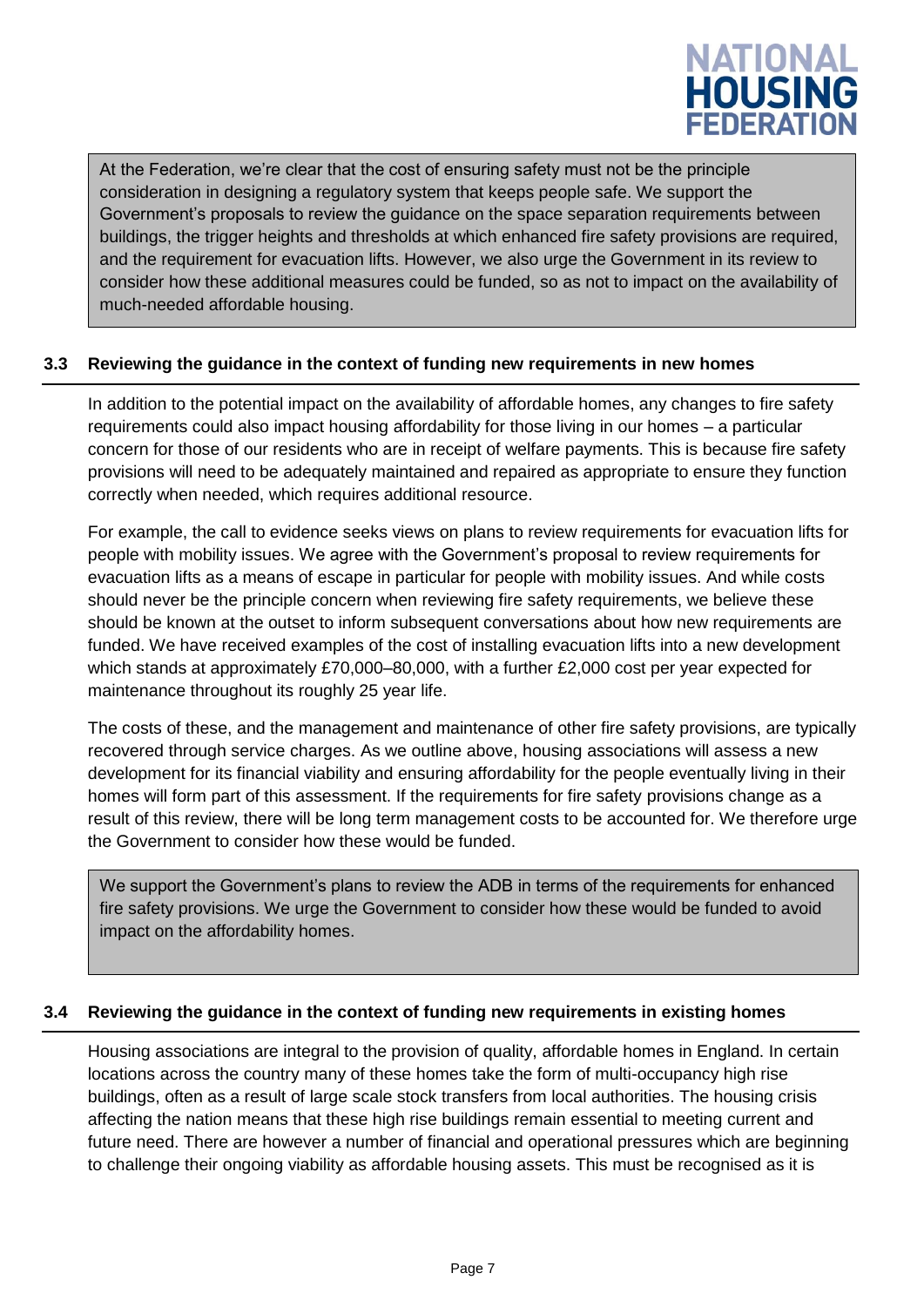

these buildings which are most likely to be affected by future changes to building regulations and safety requirements.

In low value markets our members can often find themselves competing directly with a poor quality private rented sector (PRS) for tenants, due to very low private sector rents. Landlords in the PRS are not subject to the level of regulation our members are, nor do they provide homes and services to the high quality that our members do, meaning they are able to minimise their costs and undercut housing associations on price. In reality this means more people living in poor quality accommodation.

Welfare reform is also having a significant impact on the future viability of these assets. The planned introduction of the Local Housing Allowance to social housing in 2019 will have a disproportionate effect on high rise buildings in low value areas in the midlands and north of England. The combination of rents and service charges for properties in these buildings is often greater than the very low LHA (which is determined by the low PRS rents discussed above). For welfare-dependent tenants this means that their benefits will no longer cover the combined cost of their rent and service charge, requiring them to find the difference or fall into rent arrears.

These two issues are illustrative of the challenges faced by housing associations operating high rise buildings in low value markets in England. We feel it is important for a review of fire safety guidance to be aware of these factors as it is these organisations that will be required to meet future building and fire safety requirements for their high rise buildings, as well as continuing to provide much needed affordable housing for those in need.

We support the Government's plans to review the ADB in terms of the requirements for fire safety provisions. If the outcome of the review requires relevant existing buildings to undergo significant retrofitting in order to meet higher new standards, it will be vital for government to introduce a mechanism for funding this programme in order to protect and maintain the provision of affordable housing.

#### **4. Other considerations**

The Government's call for evidence also specifically requested insight and information on key areas that haven't been addressed above. As building commissioners, developers and managers, housing associations can offer key insight on the Government's proposals to review guidance in terms of its scope on the requirement for fire suppression systems to be installed in new homes, and in terms of trigger heights and thresholds at which enhanced fire safety provisions are required.

#### **4.1 Scope of fire safety requirements**

The call to evidence has asked a particular question on whether ADB should continue to provide fire safety guidance with the aim to protect lives, or whether it should also extend to protect buildings and property. As detailed above, the outstanding need for new homes means we need to build 340,000 per year until 2031 to meet current and future demand. On the basis of this need for new homes, there is a strong argument for protecting existing affordable homes.

As the call to evidence correctly highlights, a change in the scope of the guidance could have implications for the cost effectiveness of some fire safety provisions. We anticipate that a change in the guidance requiring a focus on the protection on property in addition to the protection of lives would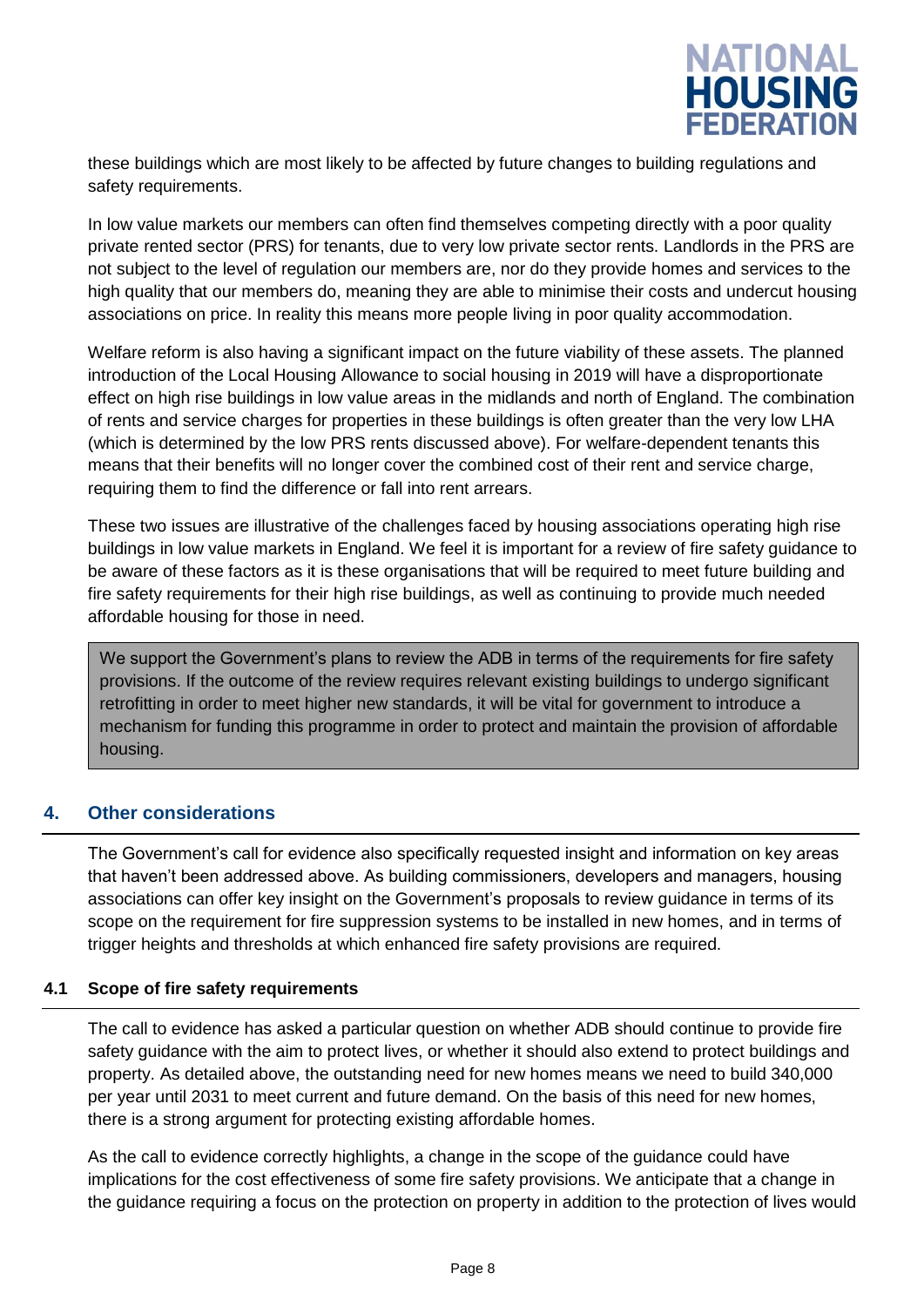

result in a change to building insurers' requirements for fire safety provisions. This could have a subsequent impact on housing associations' resources in modifying their buildings accordingly, as well as the resources needed for the day-to-day management of a building. Both of these could impact the availability and affordability of homes if housing associations have to make significant modifications. As already stated, our residents' safety is the most important factor to all of our members, but a review of fire safety guidance must be aware of all potential implications.

We therefore call for the review of the scope of fire safety requirements to consider the cost implications of such a change, in terms of the impact on housing management services for residents, as well as the availability of homes as housing association resources adapt to any changes. Given the long lifetimes that buildings have, together with the period of time building owners and managers would need to respond to new requirements, we recommend the review consider the impact of such costs over the whole lifetime of a building to ensure a full picture of the implications.

#### **4.2 Fire suppression systems, and trigger heights and thresholds**

We support the Government's plans to review evidence relating to fire suppression systems and trigger heights and thresholds. However, we recommend that the review carefully consider that different buildings require different fire safety features to manage risks, and that these are based on a number of factors, including the building's occupants.

The Government has called for specific evidence on the cost of fitting fire suppression systems to new homes as they are being developed, as opposed to when they are retrofitted. Some housing associations have voluntarily taken the decision to install sprinklers in their new high-rise developments since the fire at Grenfell Tower. Examples that our members have shared with us place the cost of fitting sprinklers to each home as part of a new development at approximately £1,500– 3,500, though the range could be much greater. This estimate, however, does not include the longer term management costs that would be necessary to ensure sprinklers are adequately maintained and repaired as appropriate. We have shared our views on the impact of additional management costs on housing affordability above.

Not all housing associations have opted to install sprinklers on their new developments. In these cases, they have assessed their buildings and reached a different conclusion, based on a number of factors to do with the building, including who is living in it. For example, supported housing schemes for vulnerable people with complex needs may experience a number of false alarms as a result of residents' support needs. For these homes, the activation of sprinklers may cause a lot of unnecessary damage on a routine basis, meaning other fire safety provisions would be more appropriate. In these cases, the housing provider will have made an assessment of the building's overall risks and applied the guidance to find the most suitable ways to mitigate them.

In terms of the review of guidance on trigger heights and thresholds, our members have highlighted that there is inconsistency in how trigger heights and thresholds are applied. One example of this might be where a housing association provides enhanced fire safety provisions for a supported housing scheme measuring less than 18m, due to the inherent risks posed by occupants' support needs. Another example might be where building owners provide enhanced fire safety features for buildings measuring just below 18m because it has deemed the risks presented also need mitigating